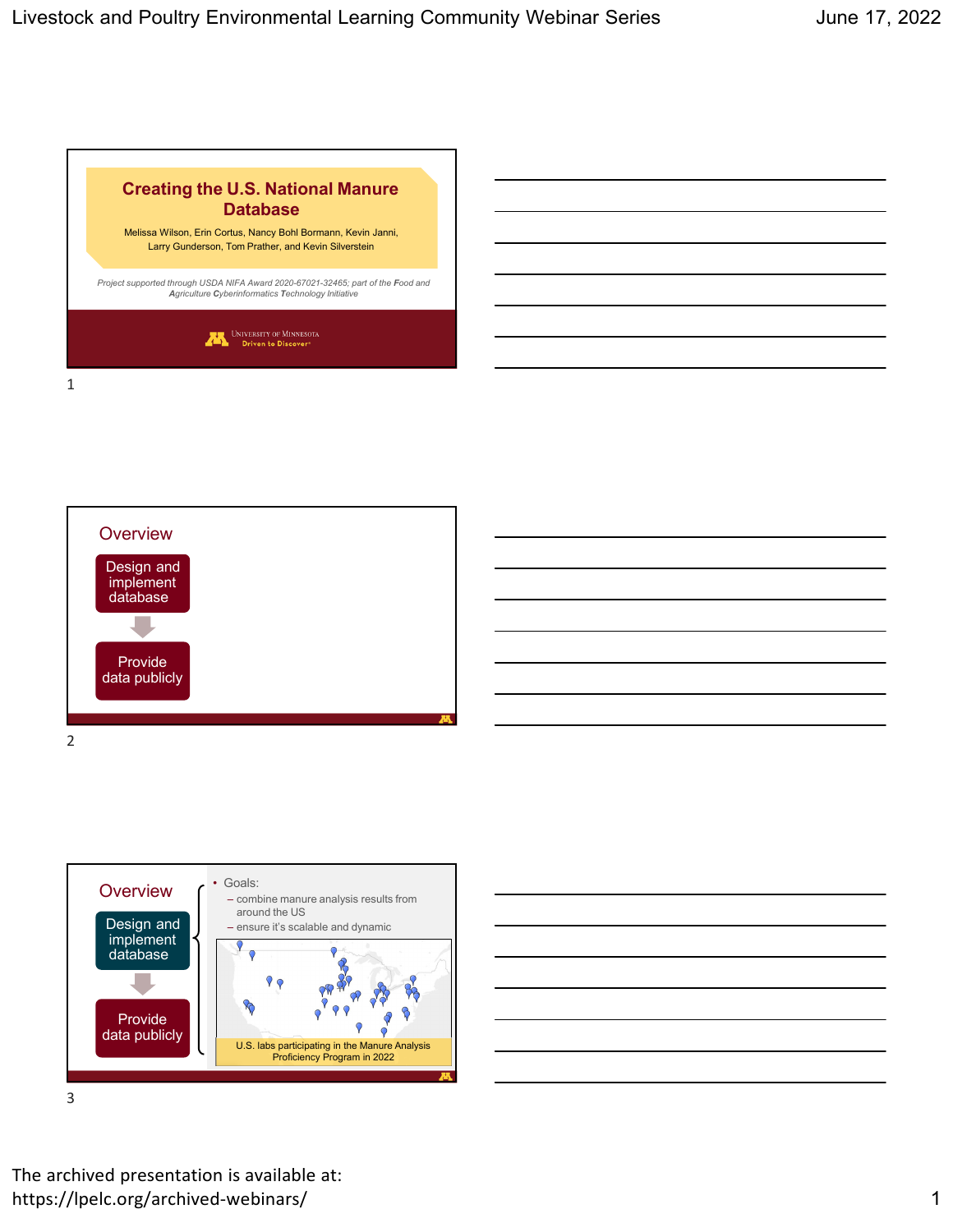













The archived presentation is available at: https://lpelc.org/archived‐webinars/ 2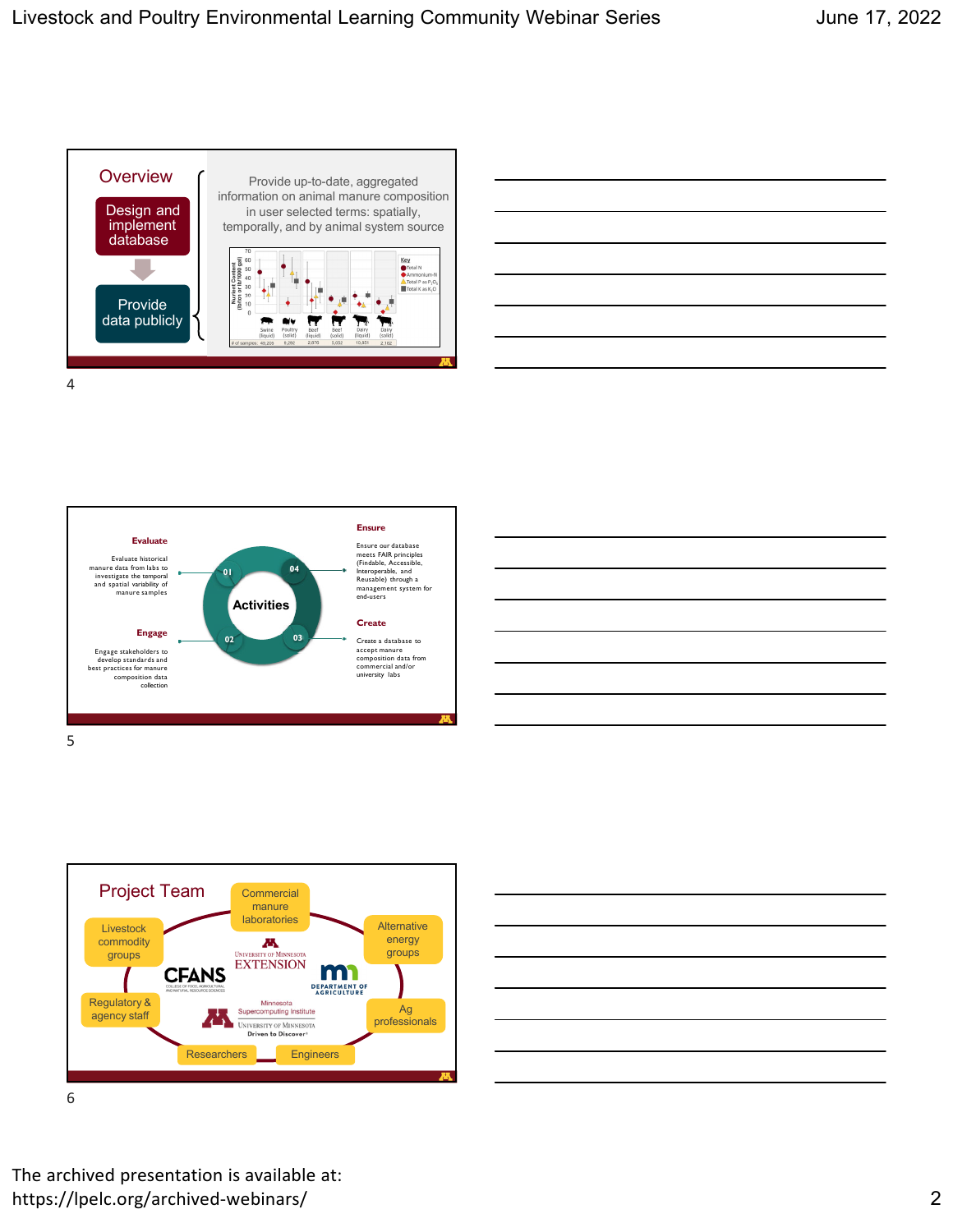











The archived presentation is available at: https://lpelc.org/archived-webinars/ 3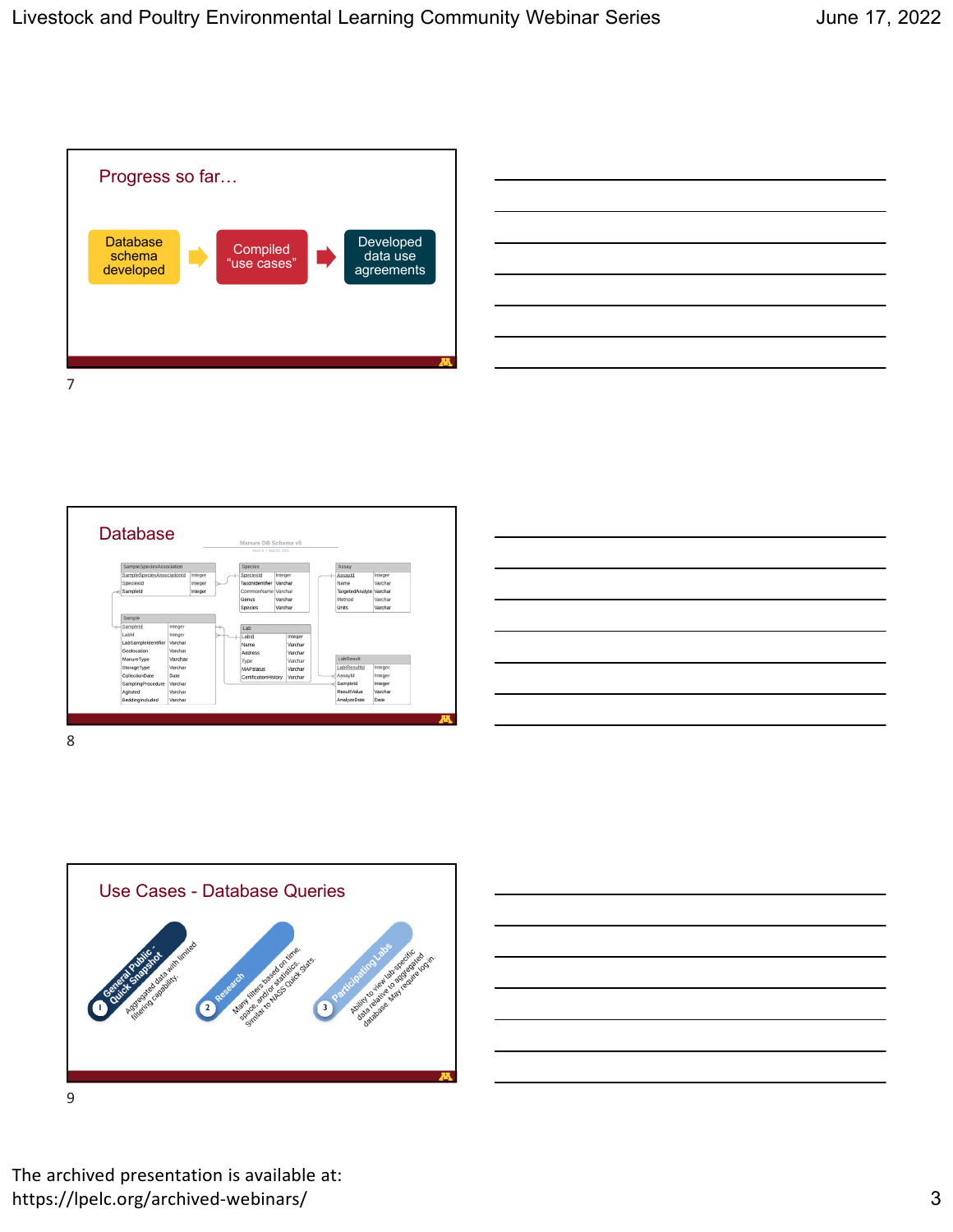

10





| <u> 1989 - Johann Stoff, amerikansk politiker (d. 1989)</u> |  |  |
|-------------------------------------------------------------|--|--|
|                                                             |  |  |
|                                                             |  |  |
|                                                             |  |  |

The archived presentation is available at: https://lpelc.org/archived-webinars/ 4